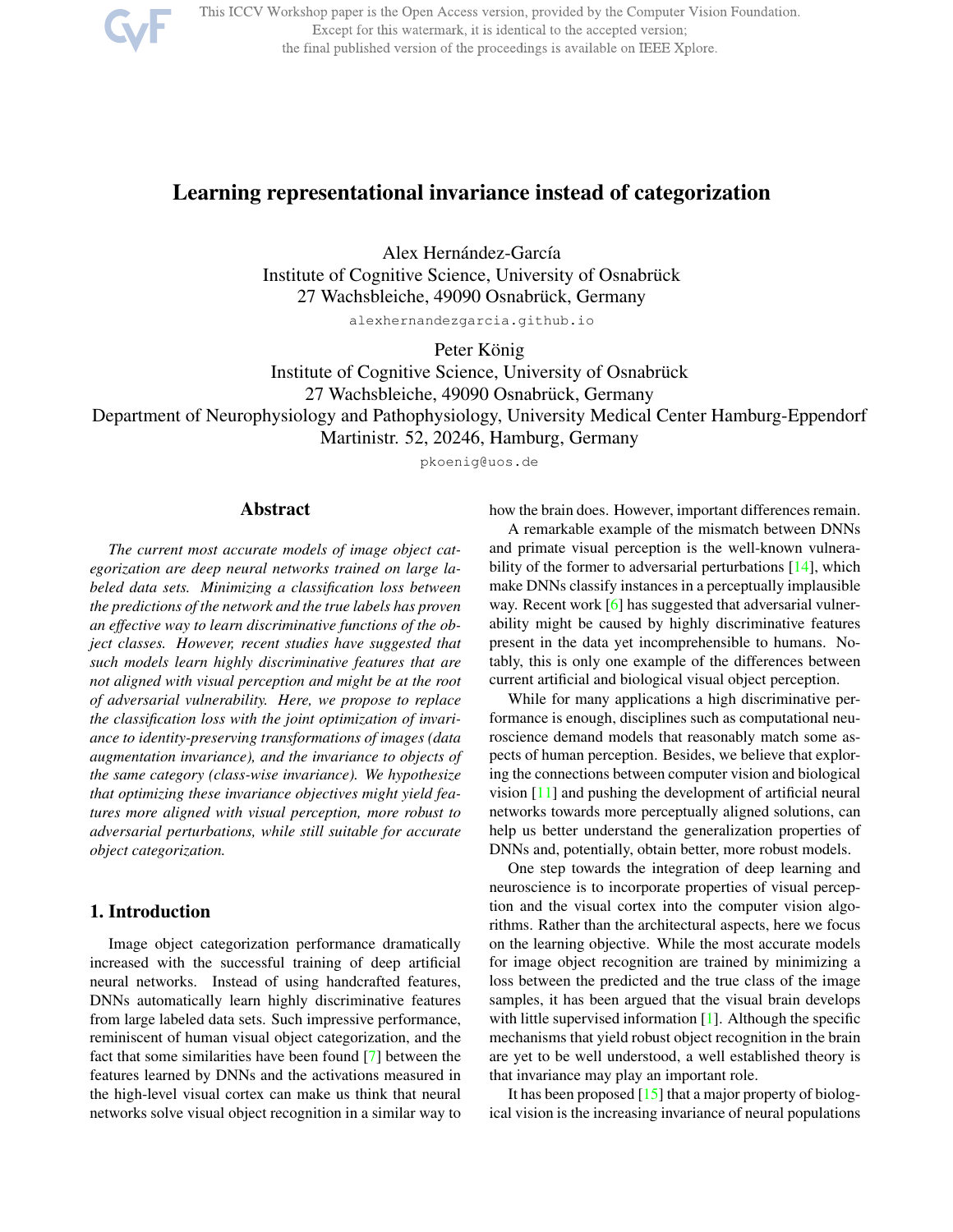along the processing hierarchy towards identity-preserving transformations of the objects. Moreover, it is widely accepted that higher areas of the visual cortex form similar patterns of activation within relevant object categories [3].

In this paper, we propose to incorporate these invariances into the optimization of DNNs trained on object categorization data sets. In particular, we combine data augmentation invariance  $\lceil 5 \rceil$  and class-wise invariance  $\lceil 2 \rceil$  as a single semi-supervised objective. We hypothesize that the features obtained through *invariance learning* may be more aligned with visual perception, less vulnerable to adversarial perturbations, while still suitable for object categorization.

## 2. Related work

The semi-supervised learning (SSL) literature (see [12] for a review of recent methods) offers a wide range of approaches that aim at exploiting desirable invariance properties in the data and the learning algorithm. Ladder networks [13] jointly optimize the classification objective and a layer-wise denoiser. Data augmentation has been used before as a source of stochastic variability during training, together with dropout, random max-pooling and other sources of randomness [9]. Typically in SSL, the unsupervised objective is used to complement the classification objective to more efficiently learn from fewer labeled examples.

In contrast, our focus is on learning representations with desirable properties inspired by biological vision and perception, by fully replacing the classification objective with data augmentation and class-wise invariance. Thus, we do not use perceptually irrelevant sources of variability, such as dropout. Our method may also be able to efficiently learn from fewer data and, for that purpose, we explore the trade off between the unsupervised (data augmentation) and the supervised (class-wise) invariance objectives.

## 3. Methods

This section introduces the two learning objectives that we propose as an alternative to the classification loss: data augmentation and class-wise invariance.

#### 3.1. Data augmentation invariance

Data augmentation invariance has been recently proposed [5] as a simple way of learning features robust to identity-preserving transformations. The authors showed that the deep features learned by a standard convolutional neural network are not more robust than in the pixel space to the transformations used in data augmentation schemes, such as rotation, scaling or brightness adjustment. However, adding a term to the loss function that promotes the similarity between the representations of transformations of the same object enables learning robust features while keeping the same categorization performance or higher.

We believe that learning such invariant representations is a desirable property and is motivated by the invariance observed along the visual ventral pathway of the primate brain [15]. Interestingly, data augmentation invariance is a fully unsupervised objective, since it does not require labeled data. Yet, data augmentation invariance alone may bias the model towards learning trivial, useless features. We believe that some degree of supervision might be necessary and this can be provided by class-wise invariance.

## 3.2. Class-wise invariance

Class-wise invariant representation learning [2] was introduced as a regularization term that encourages similarity in the representations of objects from the same class. The authors showed that class-wise invariance helps improve generalization, especially when few examples are available.

Class-wise invariance is interesting because, in spite of being a supervised algorithm, it sets the learning objective on the intermediate features, rather than solely on the classification with the top-most features. However, used on its own it would possibly be subject to some of the same undesirable properties of purely supervised methods. We hypothesize that combined, data augmentation and class-wise invariance alone may learn robust, discriminative features.

#### 3.3. Learning objective

Let  $\mathcal{L}_{DA}^{(l)}$  be the data augmentation invariance loss and  $\mathcal{L}_C^{(l)}$  the class-wise invariance loss at layer l of a neural network model with  $L$  layers. We propose to optimize, through stochastic gradient descent, the following overall objective:

$$
\mathcal{L} = \sum_{l=1}^{L} \alpha^{(l)} \mathcal{L}_{DA}^{(l)} + \sum_{l=1}^{L} \beta^{(l)} \mathcal{L}_{C}^{(l)} \tag{1}
$$

where  $\alpha^{(l)}$  and  $\beta^{(l)}$  are scalars that control the degree of similarity between the features of augmented samples and of objects of the same category, respectively, at each layer  $l$ of the architecture. Given a data set of size  $N$ , we construct each mini-batch  $\beta$  by randomly sampling  $K$  images and generating M stochastic augmentations for each of them. Thus, each batch consists of  $|\mathcal{B}| = K \times M$  data points.

We define the data augmentation invariance loss identically as in  $[5]$ :

$$
\mathcal{L}_{DA}^{(l)} = \frac{\sum_{k} \frac{1}{|S_k|^2} \sum_{x_i, x_j \in S_k} d^{(l)}(x_i, x_j)}{\frac{1}{|S|^2} \sum_{x_i, x_j \in \mathcal{B}} d^{(l)}(x_i, x_j)} \tag{2}
$$

where  $S_k$  are the subsets from  $\beta$  formed by augmented versions of the same seed sample  $x_k$ . For the class-wise invariance loss, instead of using the exact definition from [2], we rather use a parallel definition to Equation 2, for convenience, which keeps the same spirit—to promote the similarity of representations of images from the same class: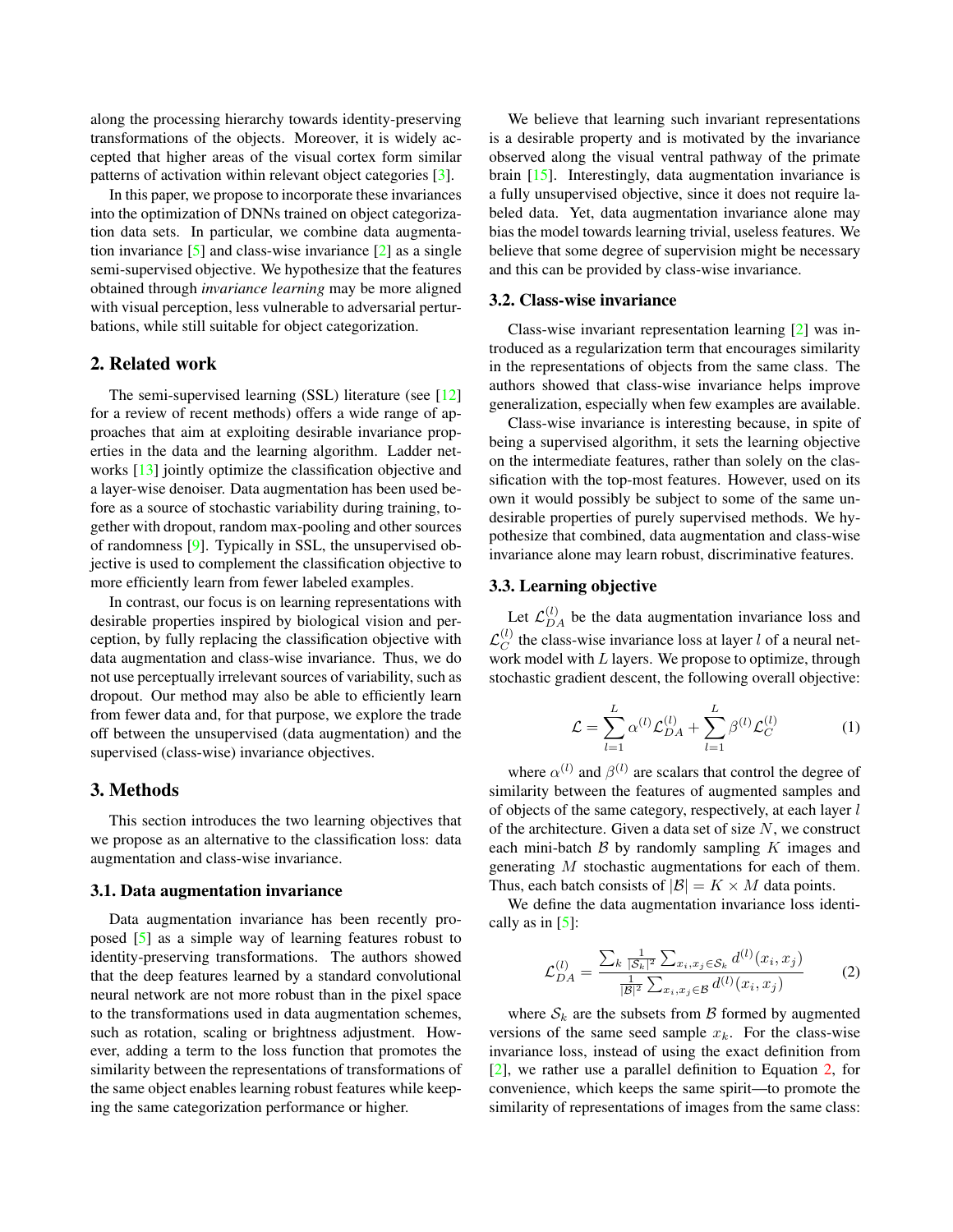$$
\mathcal{L}_C^{(l)} = \frac{\sum_r \frac{1}{|\mathcal{T}_r|^2} \sum_{x_i, x_j \in \mathcal{T}_r} d^{(l)}(x_i, x_j)}{\frac{1}{|\mathcal{B}|^2} \sum_{x_i, x_j \in \mathcal{B}} d^{(l)}(x_i, x_j)} \tag{3}
$$

where  $\mathcal{T}_r$  are the subsets from B formed by images of the same object class  $r$ . Regarding the similarity metric,  $d^{(l)}(x_i, x_j)$ , the authors of [5] tested the mean squared difference and in [2] three metrics were tested, but the squared Euclidean distance was identified as the most successful. Therefore, we consider the mean squared difference a reasonable, meaningful and computationally efficient choice. Nonetheless, the proposed method allows for other metrics, which would be interesting to explore in the future.

#### 4. Experimental protocol

This section first describes the essential experiments that we will perform to assess our proposal and then some other desirable tests that would shed more light on our algorithm.

#### 4.1. Essential experiments

To the extent possible and applicable, we will follow the guidelines in [12] to assess SSL algorithms. Initially, we will test our invariance learning on two architectures, Wide ResNet and All-CNN, and train on CIFAR-10/100. First, we will need to verify that the objective defined in Equation 1 is optimized and thus the model converges. Ideally, the model should learn representations such that the classes form separate clusters and, in turn, transformations of the same data point are close to each other (see Figure 1).



Figure 1. Simulation of a desirable projection of the features in two dimensions. Augmented versions of the same data point are plotted with exactly the same color.

Such a visualization of the learned features could be obtained through techniques such as t-SNE [10]. Yet, we plan to perform additional tests. To assess the robustness of the features, we will compute the similarity of augmented test images with alternative metrics, for instance the recently proposed centered kernel alignment (CCK) [8]. To test whether the learned features are indeed useful for categorization, we will train both a linear model and a neural network with one hidden layer with the features of the last layer  $(L)$  of our invariance learning model. A successful model should not perform significantly worse than the baseline model trained with the cross entropy loss.

Although it is improbable that our proposal completely solves the adversarial vulnerability, it may help increase the robustness. Therefore, we will assess the adversarial robustness of our invariance learning model by creating both white- and black-box attacks, using the fast gradient sign method (FGSM) and projected gradient descent (PGD).

Regarding the hyperparameters, we will explore which  $\alpha^{(l)}$  and  $\beta^{(l)}$  guarantee the joint optimization of  $\mathcal{L}_{DA}^{(l)}$  and  $\mathcal{L}_C^{(l)}$  and good classification performance. A reasonable approach would be to set  $\alpha = \sum_l \alpha^{(l)}$  and  $\beta = \sum_l \beta^{(l)}$  such that  $\alpha = 1 - \beta$  and progressively increase the value of  $\beta$ during training, such that the class-wise invariance becomes more important only provided the features are sufficiently robust. Similarly to [5], both  $\alpha^{(l)}$  and  $\beta^{(l)}$  could be distributed exponentially, such that higher layers become more invariant, as it is thought to occur along the visual cortex.

We will use the data augmentation schemes used in  $[5, 4]$ and, in the spirit of [4], we will not include any explicit regularization (e.g. weight decay and dropout) in our models.

## 4.2. Other desirable experiments

In addition to the essential experimental setup described in 4.1, other tests would shed more light on the benefits and limitations of the proposal. In particular, the priority should be to train the models on ImageNet.

Interesting, yet out of the scope of this paper, would be to compare the representations learned with the proposed model to the activations measured through fMRI in the visual cortex [7], since one motivation for this proposal is to learn more human-like features.

## **References**

- [1] Janette Atkinson. *The developing visual brain*. Oxford Scholarship Online, 2002. 1
- [2] Soufiane Belharbi, Clément Chatelain, Romain Hérault, and Sebastien Adam. Neural networks regulariza- ´ tion through class-wise invariant representation learning. *arXiv:1709.01867*, 2017. 2, 3
- [3] James J DiCarlo and David D Cox. Untangling invariant object recognition. *Trends in Cognitive Sciences*, 2007. 2
- [4] Alex Hernández-García and Peter König. Data augmentation instead of explicit regularization. *arXiv:1806.03852*, 2018. 3
- [5] Alex Hernández-García, Peter König, and Tim C Kietzmann. Learning robust visual representations using data augmentation invariance. *arXiv:1906.04547*, 2019. 2, 3
- [6] Andrew Ilyas, Shibani Santurkar, Dimitris Tsipras, Logan Engstrom, Brandon Tran, and Aleksander Madry. Adversarial examples are not bugs, they are features. *arXiv:1905.02175*, 2019. 1